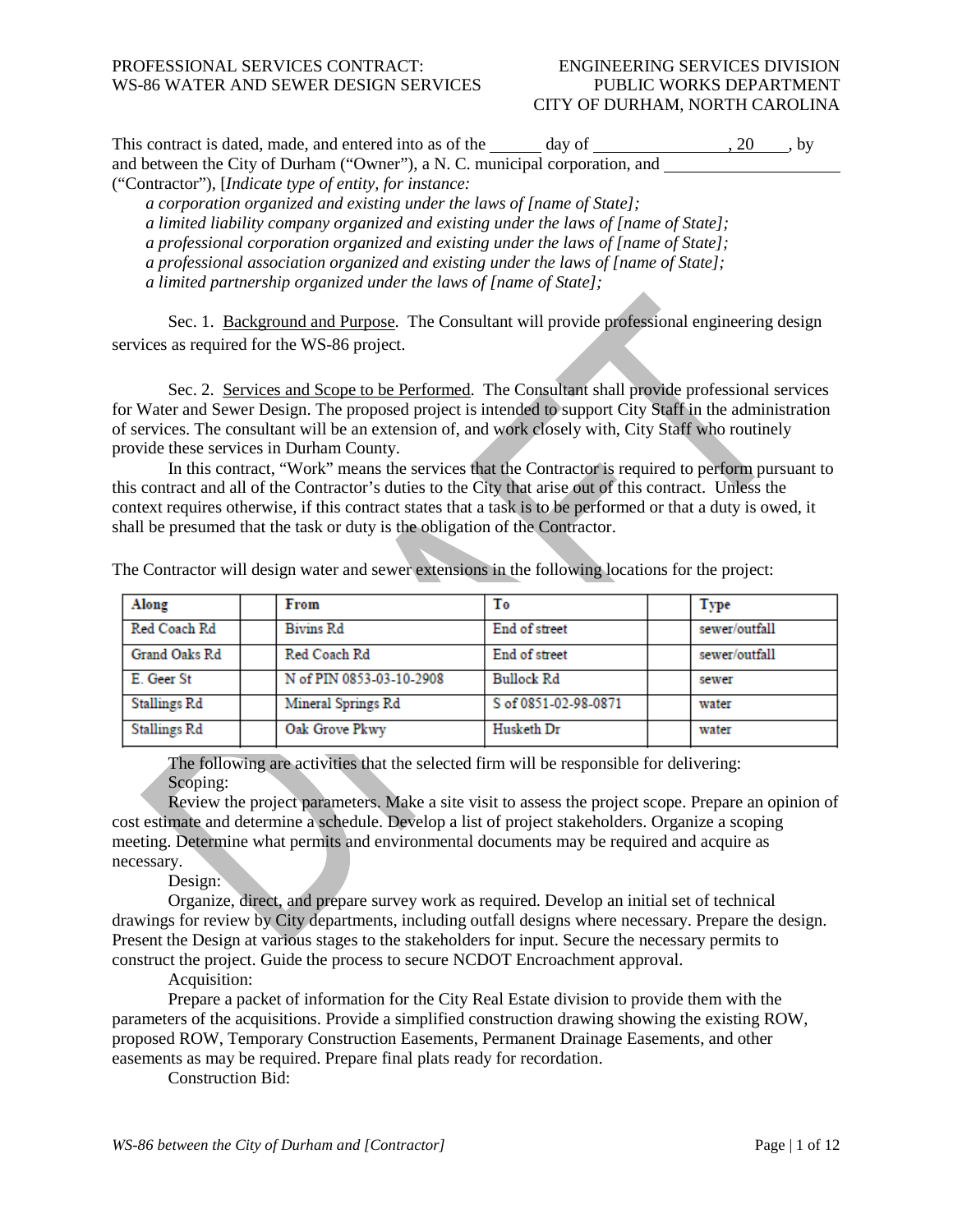# CITY OF DURHAM, NORTH CAROLINA

Develop a Project Manual to bid the construction work. Assist with pre-bid meetings. Provide updated construction cost estimates.

Sec. 3. Notice to Proceed and Schedule.

(a) Upon award of the Contract, the Contractor will receive a Notice to Proceed to develop a comprehensive Schedule. Subsequent to completion and City approval of the Schedule, the Contractor will receive a Notice to Proceed. No work shall commence without receiving the Notice to Proceed from the City. The work shall be complete in 12 months.

(b) Attachment A includes the Scope of Services and the hourly rates. This is a cost not to exceed contract and payment will be based upon the work completion of individual line items. Fees for permits, applications, or regulatory fees will be paid by the City. Tasks or (disciplines) are shown in Attachment A.

(c) Duration - This Agreement is in effect for a period of twelve (12) months from the date of Notice to Proceed for this agreement with the option to renew for one year after at the same prices negotiated for the original contract.

(d) Disputed Items - In the event that Consultant's invoices and receipts are submitted in compliance with the requirements of this Agreement, if the City disputes any items in any invoices submitted by Consultant, City shall notify the Consultant within 60 days of receipt of any disputed item and request clarification and/or remedial action.

Sec. 4. Complete Work without Extra Cost. Except to the extent otherwise specifically stated in this contract, the Contractor shall obtain and provide, without additional cost to the City, all labor, materials, equipment, transportation, facilities, services, permits, and licenses necessary to perform the Work.

Sec. 5. Contractor's Billings to City. Compensation. The Contractor shall send invoices to the City on a monthly or bi-monthly basis for the amounts to be paid pursuant to this contract. Each invoice shall document, to the reasonable satisfaction of the City**:** such information as may be reasonably requested by the City. Within 60 days after the City receives an invoice, the City shall send the Contractor a check in payment for all undisputed amounts contained in the invoice.

(a) The City shall pay the Contractor for the Work completed based on the line items provided in the Fee schedule shown in "Attachment A "

(b) The City shall not be obligated to pay the Contractor any payments, fees, expenses, or compensation other than those authorized by this section. The total dollar amount to be paid under this contract by the City to the Contractor shall not exceed \$

Sec. 6. Prompt Payment to Subcontractors. (a) Within 7 days of receipt by the Contractor of each payment from the City under this contract, the Contractor shall pay all Subcontractors (which term includes subcontractors and suppliers) based on work completed or service provided under the subcontract. Should any payment to the Subcontractor be delayed by more than 7 days after receipt of payment by the Contractor from the City under this contract, the Contractor shall pay the Subcontractor interest, beginning on the  $8<sup>th</sup>$  day, at the rate of 1% per month or fraction thereof on such unpaid balance as may be due. By appropriate litigation, Subcontractors shall have the right to enforce this subsection (a) directly against the Contractor, but not against the City of Durham.

(b) If the individual assigned to administer this contract for the City (in this section, titled "Prompt Payment to Subcontractors," he or she will be referred to as the "Project Manager") determines that it is appropriate to enforce subsection (a) in this manner, the City may withhold from progress or final payments to the Contractor the sums estimated by the Project Manager to be

(i) the amount of interest due to the Subcontractor under subsection (a), and/or

(ii) the amounts past-due under subsection (a) to the Subcontractor but not exceeding 5% of the payment(s) due from the City to the Contractor.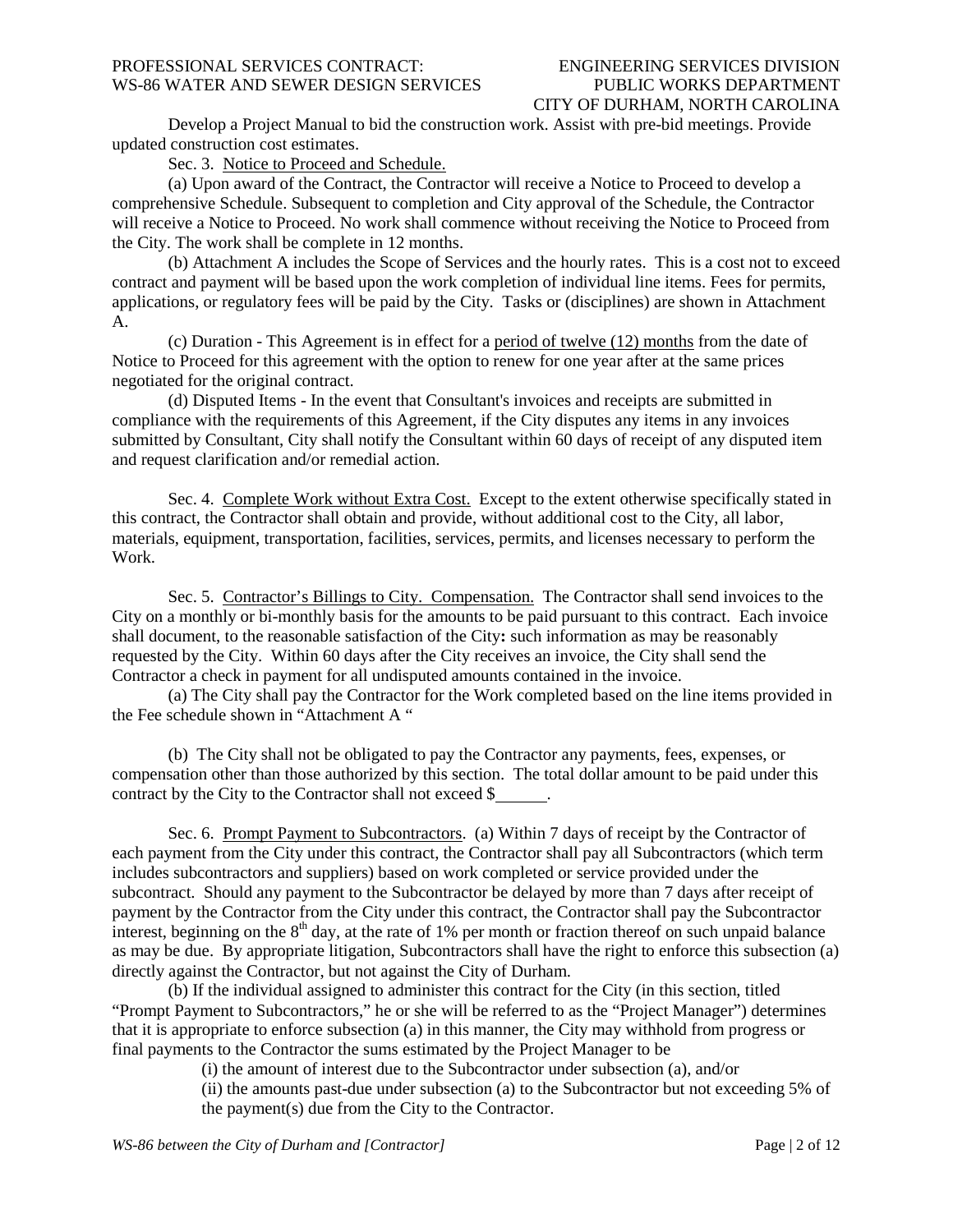# CITY OF DURHAM, NORTH CAROLINA

This subsection (b) does not limit any other rights to withhold payments that the City may have.

(c) Nothing in this section (titled "Prompt Payment to Subcontractors") shall prevent the Contractor at the time of invoicing, application, and certification to the City from withholding invoicing, application, and certification to the City for payment to the Subcontractor for unsatisfactory job progress; defective goods, services, or construction not remedied; disputed work; third-party claims filed or reasonable evidence that such a claim will be filed; failure of the subcontractor to make timely payments for labor, equipment, and materials; damage to the Contractor or another subcontractor; reasonable evidence that the subcontract cannot be completed for the unpaid balance of the subcontract sum; or a reasonable amount for retainage not to exceed 10%.

(d) The Project Manager may require, as a prerequisite to making progress or final payments, that the Contractor provide statements from any Subcontractors designated by the Project Manager regarding the status of their accounts with the Contractor. The statements shall be in such format as the Project Manager reasonably requires, including notarization if so specified.

Sec. 7. Insurance. Contractor agrees to maintain, on a primary basis and at is sole expense, at all times during the life of this Contract the following coverage's and limits. The requirements contained

herein, as well as City's review or acceptance of insurance maintained by Contractor is not intended to and shall not in any manner limit or qualify the liabilities or obligations assumed by Contractor under this Contract. All insurance companies must be authorized to do business in North Carolina and have no less than an A VIII rating or better.

- a) Commercial General Liability Combined single limit of no less than \$1,000,000 each occurrence and \$2,000,000 aggregate. Coverage shall not contain any endorsement(s) excluding nor limiting Product/Completed Operations, Contractual Liability or Cross Liability.
- b) Automobile Liability Limits of no less than \$1,000,000 Combined Single Limit. Coverage shall include liability for Owned, Non-Owned and Hired automobiles. In the event Contractor does not own automobiles, Contractor agrees to maintain coverage for Hired and Non-Owned Auto Liability, which may be satisfied by way of endorsement to the Commercial General Liability policy or separate Auto Liability policy. Automobile coverage is only necessary if vehicles are used in the provision of services under this Contract and/or are brought on a City of Durham site
- c) Workers' Compensation & Employers Liability Contractor agrees to maintain Worker's Compensation Insurance in accordance with North Carolina General Statute Chapter 97 and with limits of no less than \$1,000,000 each accident, each employee and policy limit.
- d) Umbrella or Excess Liability Contractor may satisfy the minimum liability limits required above under an Umbrella or Excess Liability policy. There is no minimum Per Occurrence limit of liability under the Umbrella or Excess Liability, however, the Annual Aggregate limits shall not be less than the highest 'Each Occurrence' limit for required policies. Contractor agrees to endorse City of Durham as an 'Additional Insured' on the Umbrella or Excess Liability, unless the Certificate of Insurance states the Umbrella or Excess Liability provides coverage on a 'Follow-Form' basis.
- e) Professional Liability Contractor agrees to maintain Professional Liability Insurance with limits no less than \$1,000,000, covering claims arising out of professional architect, engineers and surveyors services performed in connection with this contract.
- f) Additional Insured Contractor agrees to endorse the City as an Additional Insured on the Commercial General Liability. The Additional Insured shall read 'City of Durham as its interest may appear'.
- g) Certificate of Insurance Contractor agrees to provide City of Durham a Certificate of Insurance evidencing that all coverage's, limits and endorsements required herein are maintained and in full force and effect, and Certificates of Insurance shall provide a minimum thirty (30) day endeavor to notify, when available, by Contractor's insurer. If Contractor receives a non-renewal or cancellation notice from an insurance carrier affording coverage required herein, or receives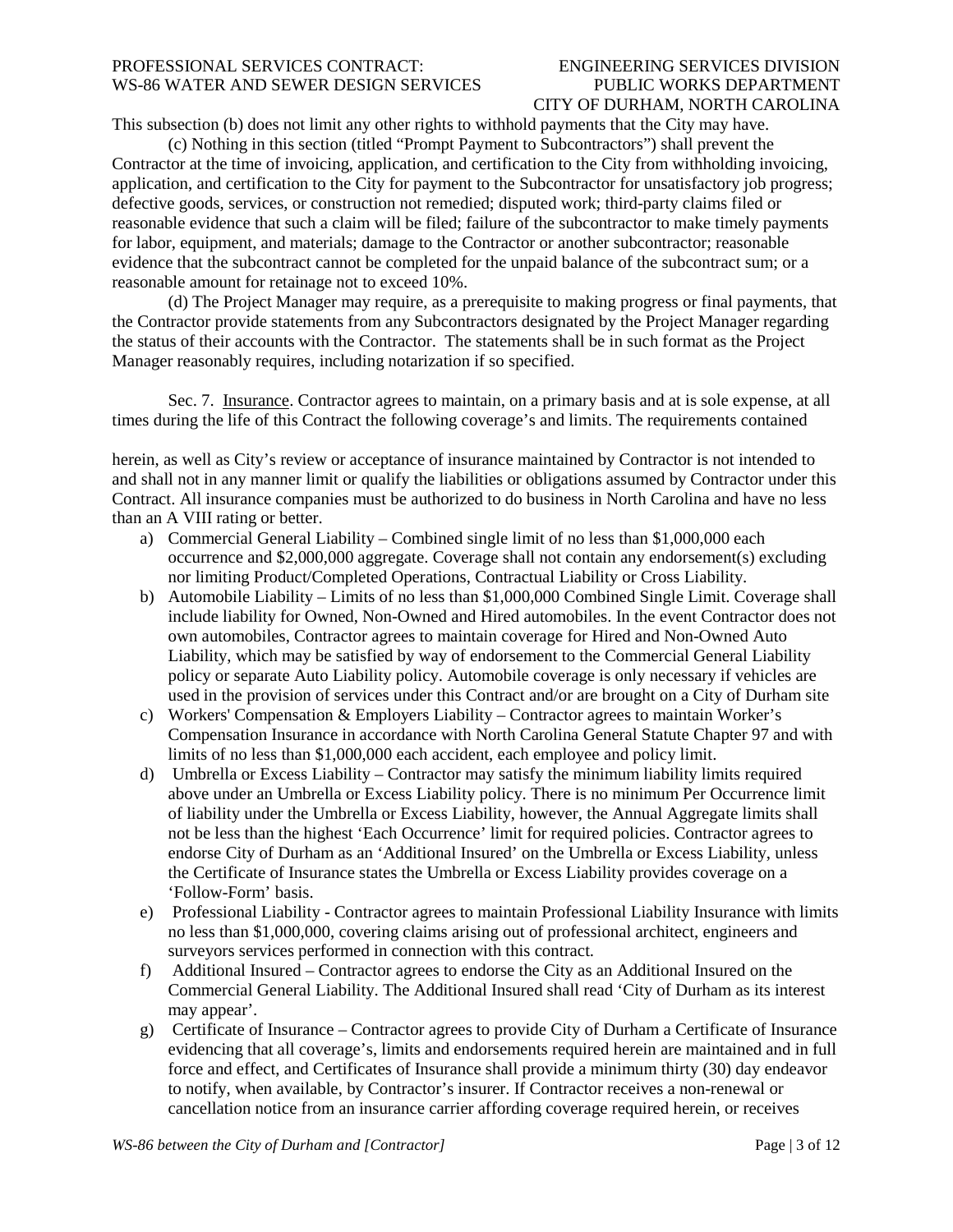# CITY OF DURHAM, NORTH CAROLINA

notice that coverage no longer complies with the insurance requirements herein, Contractor agrees to notify the City within five (5) business days with a copy of the non-renewal or cancellation notice, or written specifics as to which coverage is no longer in compliance.

The Certificate Holder address should read: City of Durham Public Works Dept./Contract Mgmt. 101 City Hall Plaza, Ste. 3100 Durham, NC 27701

Sec. 8. Performance of Work by City. If the Contractor fails to perform the Work in accordance with the schedule referred to in section two above, the City may, in its discretion, in order to bring the project closer to the schedule, perform or cause to be performed some or all of the Work, and doing so shall not waive any of the City's rights and remedies. Before doing so, the City shall give the Contractor

notice of its intention. The Contractor shall reimburse the City for additional costs incurred by the City in exercising its right to perform or cause to be performed some or all of the Work pursuant to this section.

Sec. 9. Exhibits. The following exhibits are made a part of this contract:

(a) Attachment "A" Scope of Services Letter containing  $\qquad \text{page(s)}$ .

(b) Attachment "B" Statement of Fees containing  $page(s)$ .

In case of conflict between an exhibit and the text of this contract excluding the exhibit, the text of this contract shall control.

Sec. 10. Notice. (a) In General. This subsection (a) pertains to all notices related to or asserting default, breach of contract, claim for damages, suspension or termination of performance, suspension or termination of contract, and extension or renewal of the term. All such notices must be in writing and made by personal delivery, UPS, Federal Express, a designated delivery service authorized pursuant to 26 U.S.C. 7502(f)(2), or certified United States mail, return receipt requested; in addition, subsection (b) must also be complied with.

(b) Additional Notice by Fax or Email. In addition to complying with subsection (a), the party giving notice or other communication shall also send it by fax or email if the other party has provided a valid, working fax number or email address.

(c) When Notice Period Is Less than 9 Days. If a required notice period is less than 9 days, the party shall also make reasonable attempts, before or promptly after giving written notice under subsections (a) and (b), to use a telephone to orally communicate the substance of the contents of the written notice. Communicating the substance of the contents by an in-person conversation will satisfy the preceding sentence.

(d) Change of Address; Discovery of Invalid Fax Number or Email Address. A change of address, fax number, email address, telephone number, or person to receive notice may be made by either party by notice given to the other party. At any time that a party discovers that the other party has provided it a fax number or email address that is not valid, the discovering party shall provide notice of the discovery to the other party, so that it can substitute a valid fax number or email address.

(e) Date Notice Deemed Given. If a notice is sent by United States mail, it is deemed complete upon actual delivery or on the third day following the day on which it is deposited with the United States Postal Service, whichever occurs first. Notice is deemed given when both subsection (a) and subsection (b) have been complied with.

(f) When Undeliverable Notice Is Deemed Sent. If a notice is undeliverable because the address or other information provided to the sender by the other party is incorrect, incomplete, or out of date, the notice will be deemed sent on the date that the sender attempts to deliver by fax or email, or the date it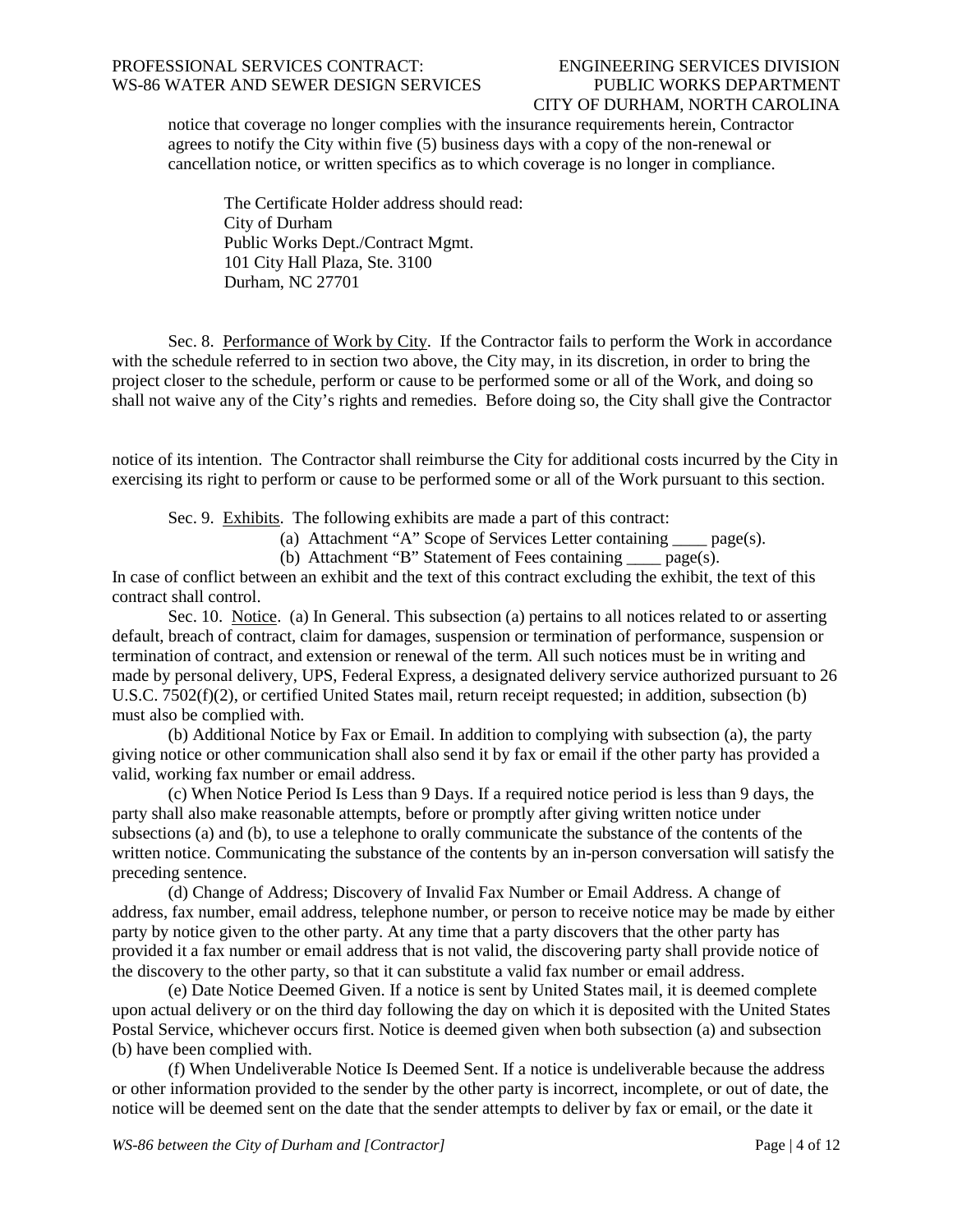## CITY OF DURHAM, NORTH CAROLINA

places the notice in the custody of UPS, Federal Express, a designated delivery service authorized pursuant to 26 U.S.C. 7502(f)(2), or the U. S. Postal Service for certified United States mail, return receipt requested. If a fax is not received because the recipient's fax number is busy on three attempts to fax that are at least ten minutes apart during a 4-hour period, the fax will be deemed undeliverable.

(g) Addresses. Subject to change pursuant to subsection (d), the addresses for these notices, are:

To the City of Durham (Owner): ATTN: Ed Venable City of Durham Public Works Dept./Engineering 101 City Hall Plaza, Ste. 3100 Durham, NC 27701

To the Contractor: [Contractor] Attn: Address Line 1 Address Line 2 The fax number is Email:

Sec. 11. Indemnification.

(a) Indemnification for Charges Arising from Professional Services. To the maximum extent allowed by law, Contractor shall defend, indemnify, and save harmless Indemnitees from and against all Charges that arise in any manner from, in connection with, or out of Contractor's performance of Professional Services under this Contract, but only to the extent such Charges are caused by the Professional Negligence of Contractor or its subcontractors or anyone directly or indirectly employed by any of them or anyone for whose acts any of them may be liable. In performing its duties under this subsection (a), Contractor shall at its sole expense defend Indemnitees with legal counsel reasonably acceptable to City.

(b) Indemnification for Charges Not Arising from Professional Services. To the maximum extent allowed by law, Contractor shall defend, indemnify, and save harmless Indemnitees from and against all other Charges (not covered in subsection (a)) that arise in any manner from, in connection with, or out of this contract as a result of acts or omissions of Contractor or subcontractors or anyone directly or indirectly employed by any of them or anyone for whose acts any of them may be liable. In performing its duties under this subsection (b), Contractor shall at its sole expense defend Indemnitees with legal counsel reasonably acceptable to City.

(c) Definitions. As used in subsections "a" and "b" above and "d" below -- "Charges" means claims, judgments, costs, damages, losses, demands, liabilities, duties, obligations, fines, penalties, royalties, settlements, and expenses (included without limitation within "Charges" are (1) interest and reasonable attorneys' fees assessed as part of any such item, and (2) amounts for alleged violations of sedimentation pollution, erosion control, pollution, or other environmental laws, regulations, ordinances, rules, or orders -- including but not limited to any such alleged violation that arises out of the handling, transportation, deposit, or delivery of the items that are the subject of this contract). "Indemnitees" means City and its officers, officials, independent contractors, agents, and employees, excluding Contractor.

"Professional Services" means the performance of a particular, discrete act, which is required by North Carolina state law to be performed by an engineer, architect, landscape architect, or land surveyor licensed by the State of North Carolina. "Professional Negligence" means failure of Contractor to comply with the professional standard of care used by engineers on similar projects, whether such projects can be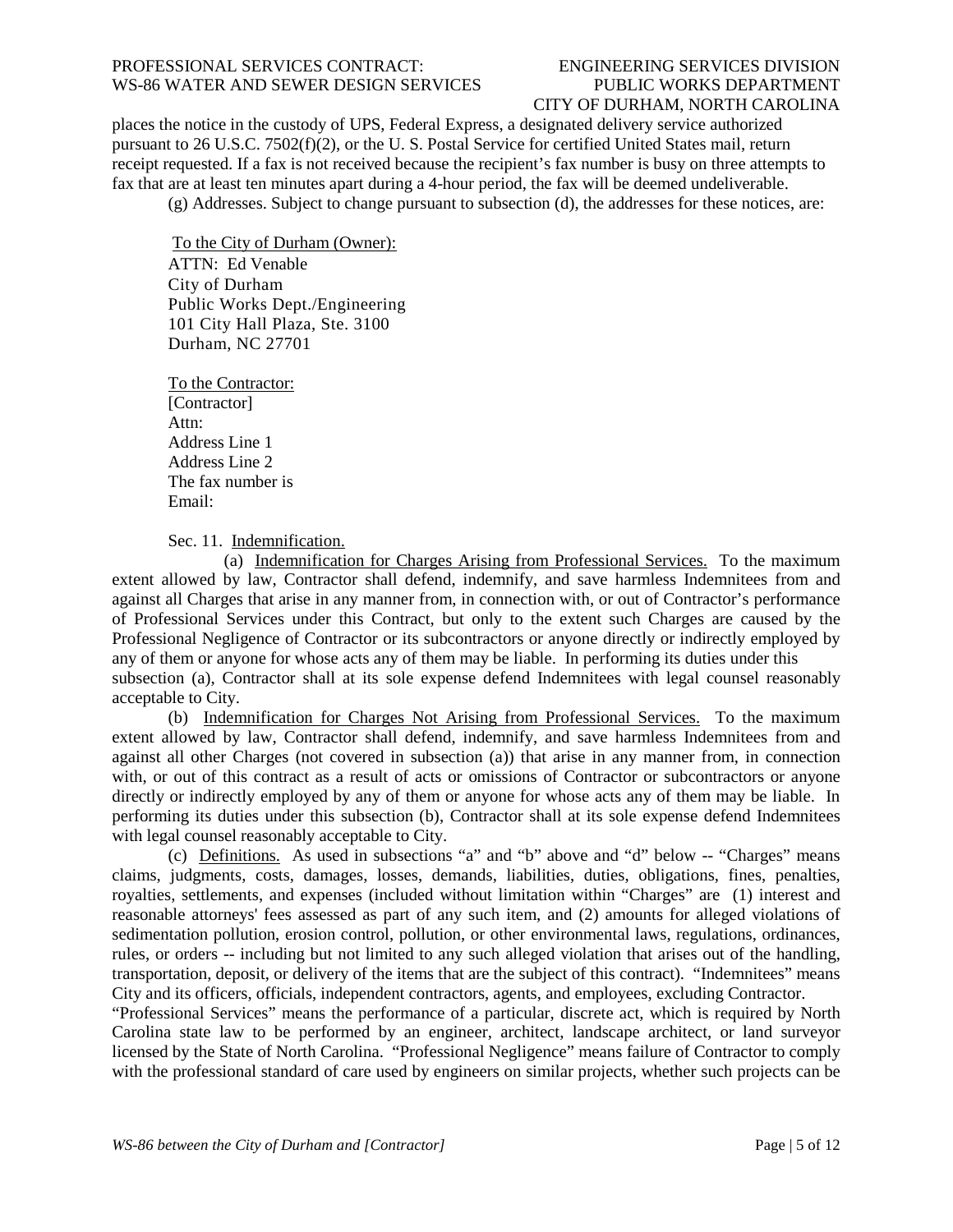## CITY OF DURHAM, NORTH CAROLINA

found locally, regionally or nationally in the performance or non-performance of professional services hereunder.

(d) Other Provisions Separate. Nothing in this section shall affect any warranties in favor of City that are otherwise provided in or arise out of this contract. This section is in addition to and shall be construed separately from any other indemnification provisions that may be in this contract.

(e) Survival. This section shall remain in force despite termination of this contract (whether by expiration of the term or otherwise) and termination of the services of Contractor under this contract.

(f) Limitations of Contractor's Obligation. Subsections "a" and "b" above shall not require Contractor to indemnify or hold harmless Indemnitees against liability for damages arising out of bodily injury to persons or damage to property proximately caused by or resulting from the negligence, in whole or in part, of Indemnitees.

Sec. 12. Trade Secrets; Confidentiality. The request for proposals (RFQ) section titled "Trade Secrets and Confidentiality" shall apply to any Trade Secrets disclosed to the City during the process leading to the parties' entering into this Contract (including all of the Contractor's responses to the RFP). This section (titled "Trade Secrets; Confidentiality") shall remain in force despite termination of this contract (whether by expiration of the term or otherwise) and termination of the services of the Contractor

under this contract. For purposes of this contract, the word "candidate" in the RFP section just cited shall mean the "Contractor."

Sec. 13. Termination for Convenience ("TFC"). (a) *Procedure.* Without limiting any party's right to terminate for breach, the parties agree that the City may, without cause, and in its discretion, terminate this contract for convenience by giving the Contractor written notice that refers to this section. TFC shall be effective at the time indicated in the notice. (b) *Obligations*. Upon TFC, all obligations that are still executory on both sides are discharged except that any right based on prior breach or performance survives, and the indemnification provisions and the section of this contract titled Trade Secrets and confidentiality, if any, shall remain in force. At the time of TFC or as soon afterwards as is practical, the Contractor shall give the City all Work, including partly completed Work. In case of TFC, the Contractor shall follow the City's instructions as to which subcontracts to terminate. (c) *Payment*. The City shall pay the Contractor an equitable amount for the costs and charges that accrue because of the City's decisions with respect to the subcontracts, but excluding profit for the Contractor. Within 20 days after TFC, the City shall pay the Contractor one hundred dollars as a TFC fee and shall pay the Contractor for all Work performed except to the extent previously paid for. Work shall be paid for in accordance with the method (unit prices, hourly fees, etc.) to be used for payment had the Work been completed except to the extent it would be inequitable to either party, and if Work was to be paid for on a lump-sum basis, the City shall pay the part of the lump sum that reflects the percentage of completion attained for that Work. The Contractor shall not be entitled to any payment because of TFC except as stated in this section, whether on the basis of overhead, profit, damages, other economic loss, or otherwise.

#### Sec. 14. State Law Provisions.

(a) E-Verify Requirements. (a) If this contract is awarded pursuant to North Carolina General Statutes (NCGS)  $143-129 - (i)$  the contractor represents and covenants that the contractor and its subcontractors comply with the requirements of Article 2 of Chapter 64 of the NCGS; (ii) the words "contractor," "contractor's subcontractors," and "comply" as used in this subsection (a) shall have the meanings intended by NCGS 143-129(j); and (iii) the City is relying on this subsection (a) in entering into this contract. (b) If this contract is subject to NCGS 143-133.3, the contractor and its subcontractors shall comply with the requirements of Article 2 of Chapter 64 of the NCGS.

(b) Iran Divestment Act Certification. The Contractor certifies that, if it submitted a successful bid for this contract, then as of the date it submitted the bid, the Contractor was not identified on the Iran List. If it did not submit a bid for this contract, the Contractor certifies that as of the date that this contract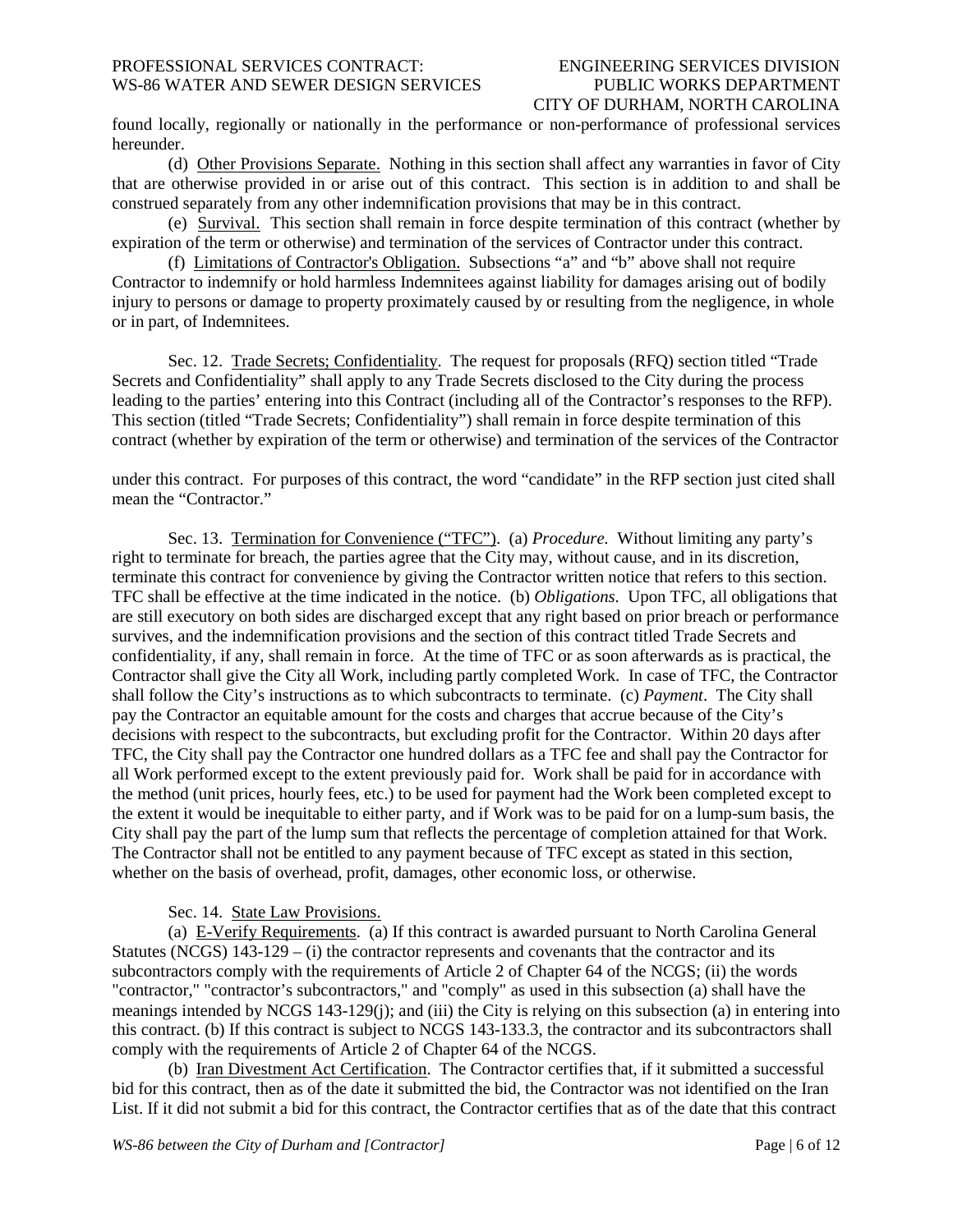# CITY OF DURHAM, NORTH CAROLINA

is entered into, the Contractor is not identified on the Iran List. It is a material breach of contract for the Contractor to be identified on the Iran List during the term of this contract or to utilize on this contract any subcontractor that is identified on the Iran List. In this Iran Divestment Act Certification section – "Contractor" means the person entering into this contract with the City of Durham; and "Iran List" means the Final Divestment List – Iran, the Parent and Subsidiary Guidance– Iran list, and all other lists issued from time to time by the N.C. State Treasurer to comply with G. S. 147-86.58 of the N.C. Iran Divestment Act.

### Sec. 15. Ownership of Work Products.

(a) The Contractor hereby assigns to the City, without reservation, all copyrights in all Projectrelated documents, models, photographs, and other expression created by the Contractor. Among those documents are certain "Work Product," including the design drawings and the Construction Documents. The City's obligation to pay the Contractor is expressly conditioned upon the Contractor's obtaining a valid written comprehensive assignment of copyrights from its consultants in terms identical to those that obligate the Contractor to the City as expressed in this subsection, which copyrights the Contractor, in turn, hereby assigns to the City. The City, in return, hereby grants the Contractor and its subcontractors and subconsultants a revocable, nonexclusive license to reproduce the documents for purposes relating

directly to the Contractor's performance of its obligations under this Agreement for the Contractor's archival records, and for the Contractor's reproduction of drawings and photographs in the Contractor's marketing materials. This nonexclusive license shall terminate automatically upon the occurrence of either a breach of this Agreement by the Contractor or the accused commission by the Contractor of a tort or a crime affecting the City or the project or upon termination of this Agreement. This nonexclusive license is granted to the contractor alone and shall not be assigned by the Contractor to any other person or entity, except that the non-exclusive license granted in this Agreement to the Contractor for purposes of the Contractor's performance hereunder may be sub-licensed to the Contractor's subcontractors or subconsultants (with the same limitations). Subject to the foregoing, this nonexclusive license shall terminate automatically upon a Consultant's assignment of this nonexclusive license to another or its attempt to do so.

(b) To the extent that liability arises from misuse of the Work Product by the City or another consultant or designer, the Contractor shall not be responsible for that misuse. If the City uses the Work Products for purposes including additions to and modifications of the project, and for other projects, the City shall indemnify the Contractor for losses, including reasonable attorneys' fees, suffered by the Contractor as a result of the use of the design and these documents for such other purposes. If these documents are used for other purposes, the City shall see that they are modified (i) to indicate that the Contractor did not prepare them for such other purposes and is not responsible for their use in connection with such other purposes and (ii) to delete the Contractor's name and seal from the documents (where permitted or required by law).

(c) Except for the licenses granted in this Section 15, no other license or right shall be deemed granted or implied under this Agreement. No other project-related data, expression, or documents may be reproduced by the Contractor or its subcontractors or subconsultants for any other purposes without the express written permission of the City.

(d) If the City subsequently reproduces project-related documents or creates a derivative work based upon project-related documents created by the Contractor, the City shall (where permitted or required by law) remove or completely obliterate the original professional's seals, logos, and other indications on the documents of the identity of the Contractor and its subcontractors or subconsultants.

### Sec. 16. Miscellaneous

(a) Choice of Law and Forum; Service of Process. (i) This contract shall be deemed made in Durham County, North Carolina. This contract shall be governed by and construed in accordance with the law of North Carolina. The exclusive forum and venue for all actions arising out of this contract shall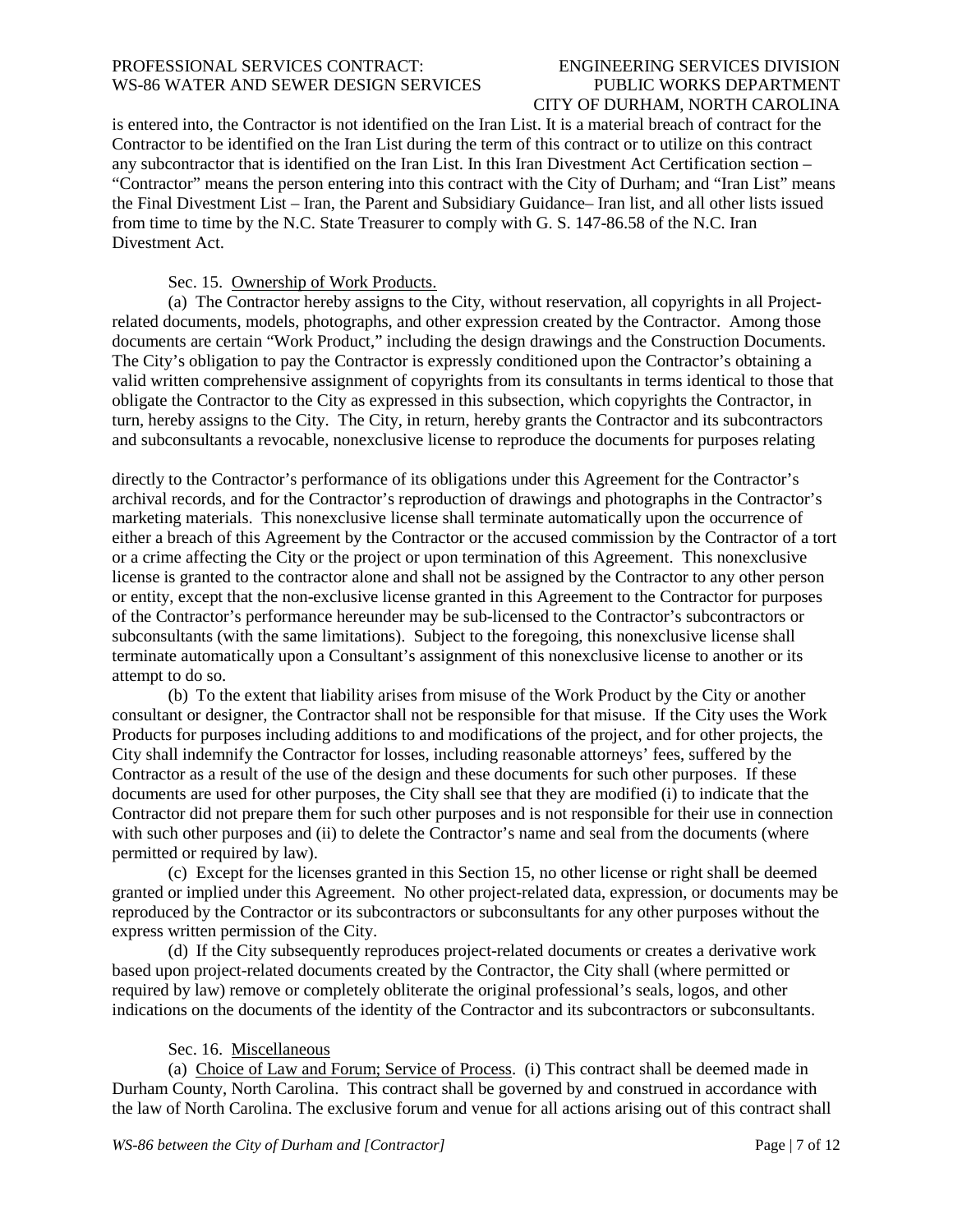# CITY OF DURHAM, NORTH CAROLINA

be the North Carolina General Court of Justice, in Durham County. Such actions shall neither be commenced in nor removed to federal court. This subsection (a) shall not apply to subsequent actions to enforce a judgment entered in actions heard pursuant to this subsection. (ii) If the Contractor is not a natural person (for instance, the Contractor is a corporation or limited liability company), this subsection (ii) applies. "Agent for Service of Process" means every person now or hereafter appointed by the Contractor to be served or to accept service of process in any State of the United States. Without excluding any other method of service authorized by law, the Contractor agrees that every Agent for Service of Process is designated as its non-exclusive agent for service of process, summons, and complaint. The Contractor will instruct each Agent for Service of Process that after such agent receives the process, summons, or complaint, such agent shall promptly send it to the Contractor. This subsection (ii) does not apply while the Contractor maintains a registered agent in North Carolina with the office of the N. C. Secretary of State and such registered agent can be found with due diligence at the registered office.

(b) Waiver. No action or failure to act by the City shall constitute a waiver of any of its rights or remedies that arise out of this contract, nor shall such action or failure to act constitute approval of or acquiescence in a breach thereunder, except as may be specifically agreed in writing.

(c) Performance of Government Functions. Nothing contained in this contract shall be deemed

or construed so as to in any way estop, limit, or impair the City from exercising or performing any regulatory, policing, legislative, governmental, or other powers or functions.

(d) Severability. If any provision of this contract shall be unenforceable, the remainder of this contract shall be enforceable to the extent permitted by law.

(e) Assignment. Successors and Assigns. Without the City's written consent, the Contractor shall not assign (which includes to delegate) any of its rights (including the right to payment) or duties that arise out of this contract. The City Manager may consent to an assignment without action by the City Council. Unless the City otherwise agrees in writing, the Contractor and all assignees shall be subject to all of the City's defenses and shall be liable for all of the Contractor's duties that arise out of this contract and all of the City's claims that arise out of this contract. Without granting the Contractor the right to assign, it is agreed that the duties of the Contractor that arise out of this contract shall be binding upon it and its heirs, personal representatives, successors, and assigns.

(f) Compliance with Law. In performing all of the Work, the Contractor shall comply with all applicable law.

(g) Notice of City Policy. THE CITY OPPOSES DISCRIMINATION ON THE BASIS OF RACE AND SEX AND URGES ALL OF ITS CONTRACTORS TO PROVIDE A FAIR OPPORTUNITY FOR MINORITIES AND WOMEN TO PARTICIPATE IN THEIR WORK FORCE AND AS SUBCONTRACTORS AND VENDORS UNDER CITY CONTRACTS.

(h) EBOP. The Contractor shall comply with all applicable provisions of Article III of Chapter 18 of the Durham City Code (Equal Business Opportunities Ordinance), as amended from time to time. The failure of the Contractor to comply with that article shall be a material breach of contract which may result in the rescission or termination of this contract and/or other appropriate remedies in accordance with the provisions of that article, this contract, and State law. The Participation Plan submitted in accordance with that article is binding on the Contractor. Section 18-59(f) of that article provides, in part, "If the City Manager determines that the Contractor has failed to comply with the provisions of the Contract, the City Manager shall notify the Contractor in writing of the deficiencies. The Contractor shall have 14 days, or such time as specified in the Contract, to cure the deficiencies or establish that there are no deficiencies." It is stipulated and agreed that those two quoted sentences apply only to the Contractor's alleged violations of its obligations under Article III of Chapter 18 and not to the Contractor's alleged violations of other obligations.

(i) No Third Party Rights Created. This contract is intended for the benefit of the City and the Contractor and not any other person.

(j) Principles of Interpretation and Definitions. (1) The singular includes the plural and the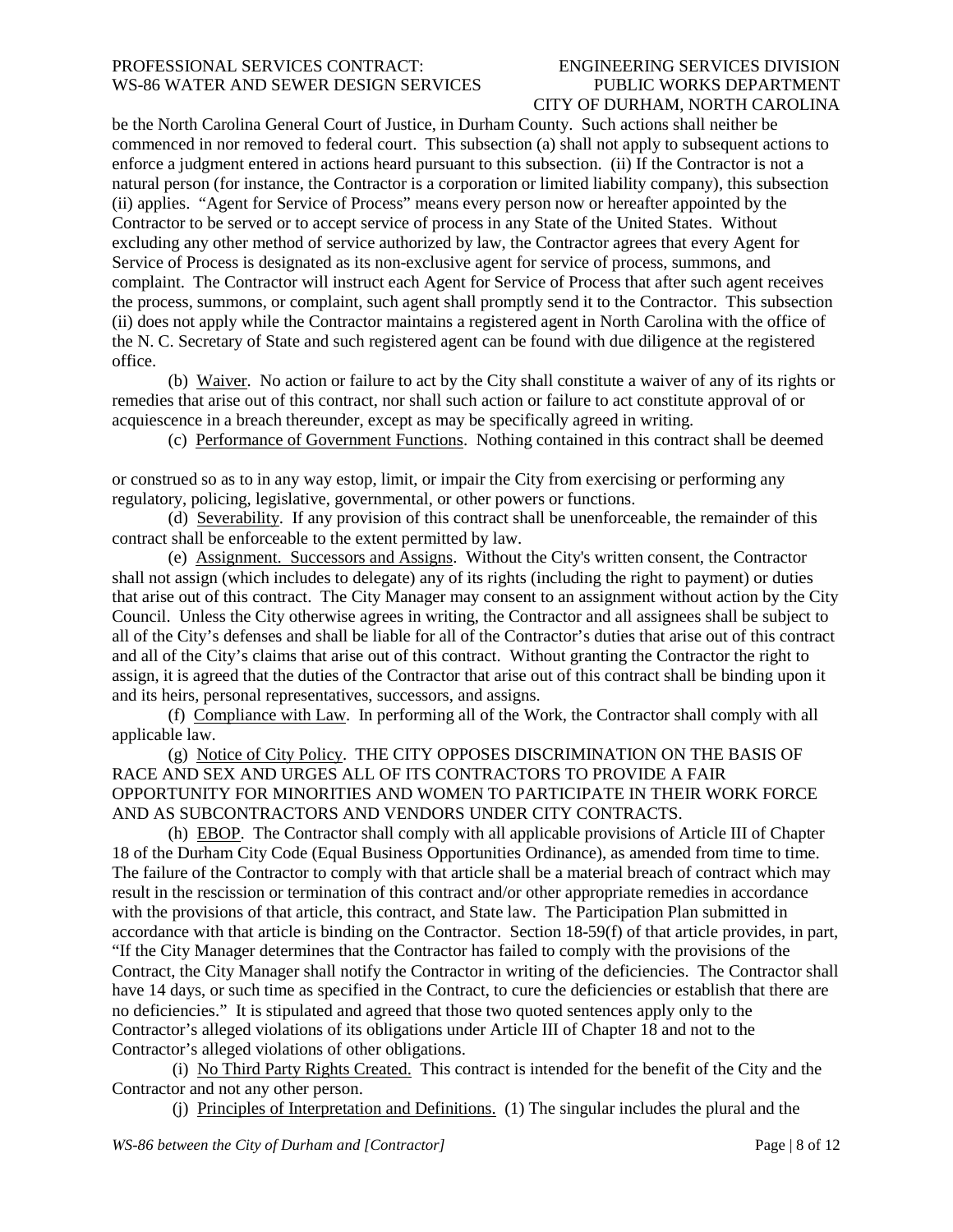## CITY OF DURHAM, NORTH CAROLINA

plural the singular. The pronouns "it" and "its" include the masculine and feminine. References to statutes or regulations include all statutory or regulatory provisions consolidating, amending, or replacing the statute or regulation. References to contracts and agreements shall be deemed to include all amendments to them. The words "include," "including," etc. mean include, including, etc. without limitation. (2) References to a "Section" or "section" shall mean a section of this contract. (3) "Contract" and "Agreement," whether or not capitalized, refer to this instrument. (4) "Duties" includes obligations. (5) The word "person" includes natural persons, firms, companies, associations, partnerships, trusts, corporations, governmental agencies and units, and other legal entities. (6) The word "shall" is mandatory. (7) The word "day" means calendar day. (8) The word "Work" is defined in Section 2. (9) A definition in this contract will not apply to the extent the context requires otherwise.

(k) Modifications. Entire Agreement. A modification of this contract is not valid unless signed by both parties and otherwise in accordance with requirements of law. Further, a modification is not enforceable against the City unless it is signed by the City Manager, a deputy or assistant City Manager, or, in limited circumstances, a City department director. This contract contains the entire agreement between the parties pertaining to the subject matter of this contract. With respect to that subject matter, there are no promises, agreements, conditions, inducements, warranties, or understandings, written or oral, expressed or implied, between the parties, other than as set forth or referenced in this contract.

(l) City's Manager's Authority. To the extent, if any, the City has the power to suspend or terminate this contract or the Contractor's services under this contract, that power may be exercised by City Manager or a deputy or assistant City Manager without City Council action.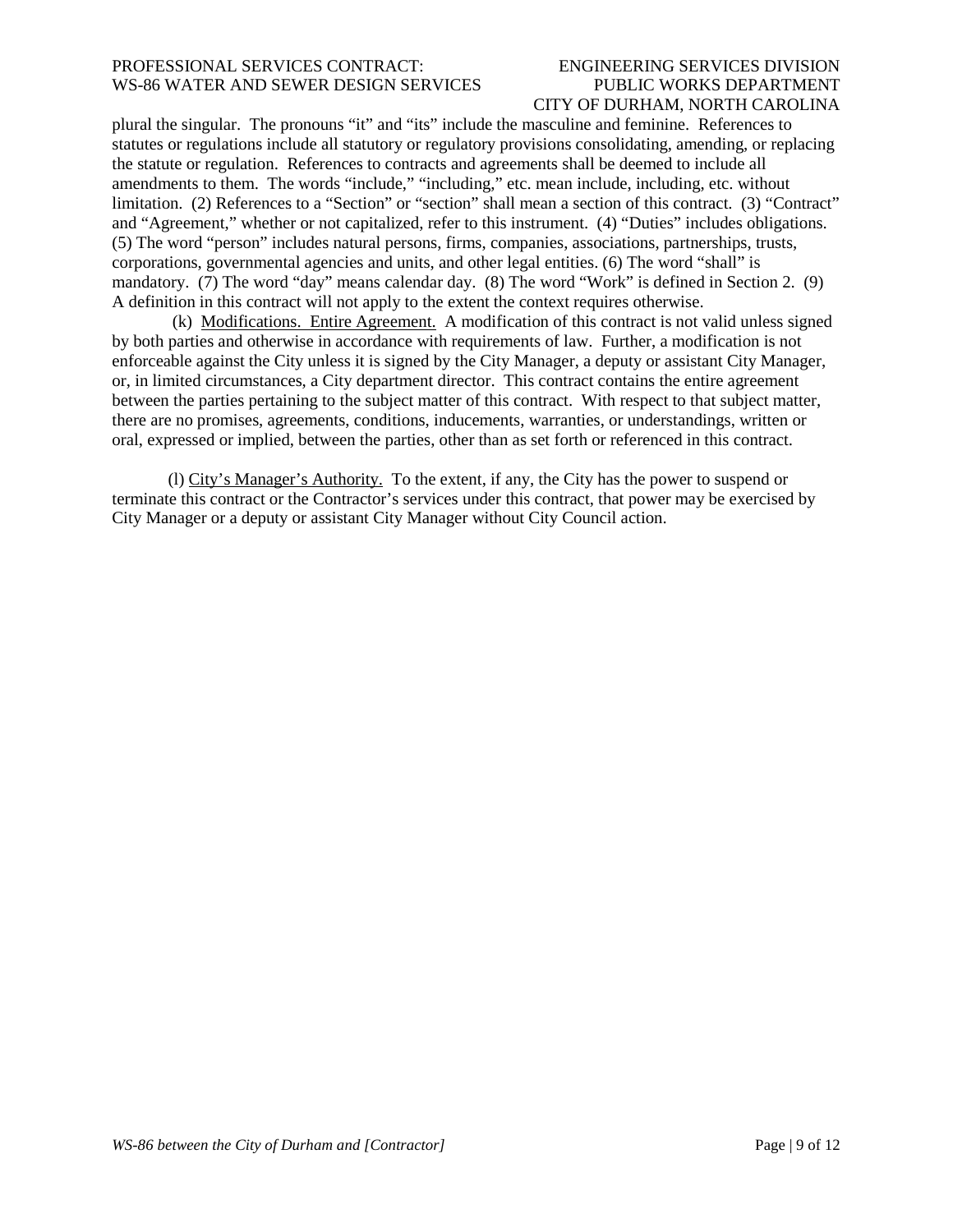### NON-COLLUSION STATEMENT BY CONTRACTOR

The City of Durham prohibits collusion, which is defined as a secret agreement for a deceitful or fraudulent purpose.

I, ……………………………………………………, affirm that I have not engaged in collusion with any City employee(s), other person, corporations, or firms relating to this bid, proposals, or quotations. I understand collusive bidding is a violation of state and federal law and can result in fines, prison sentences, and civil damage awards.

…………………………………………………… **CONTRACTOR**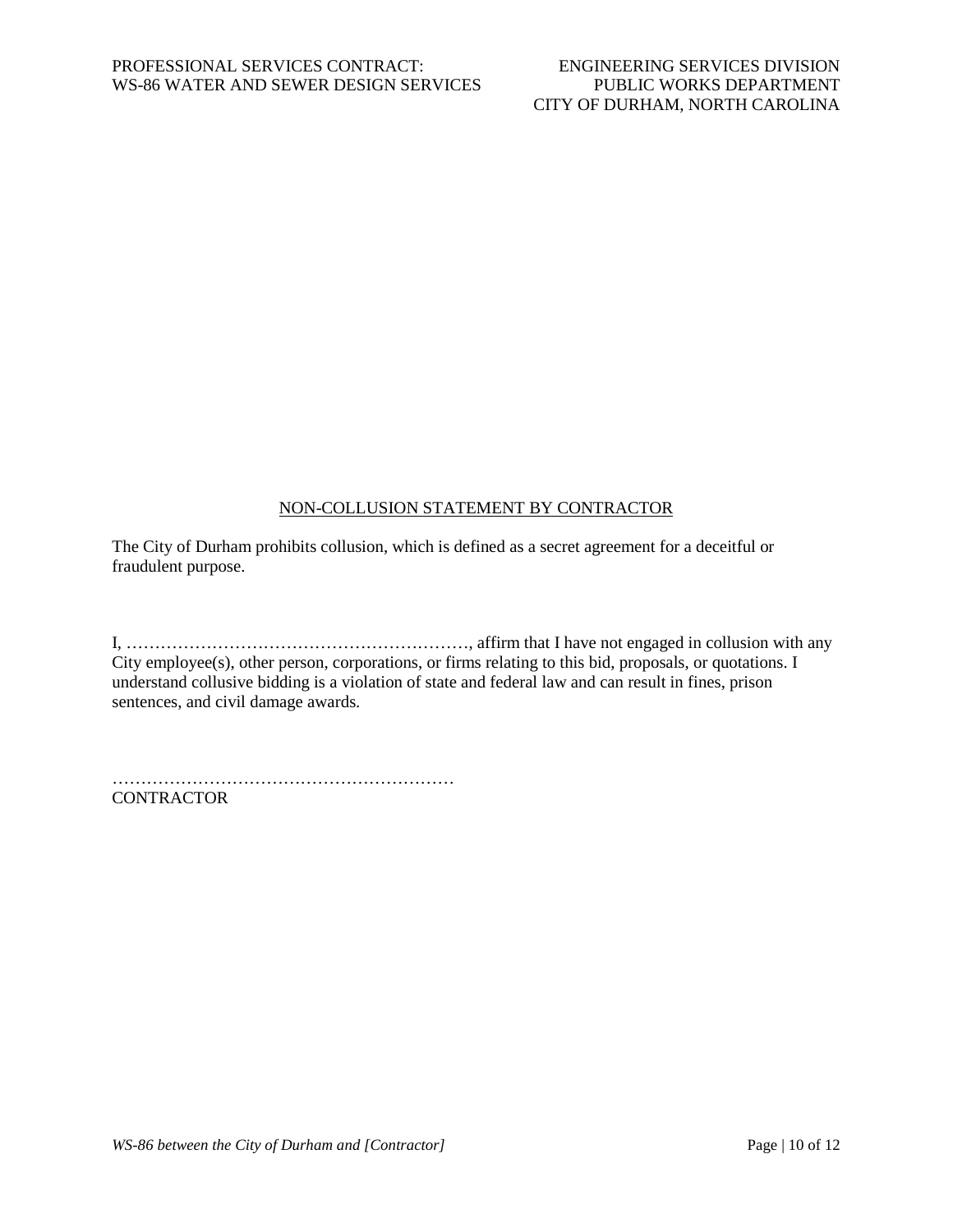IN WITNESS WHEREOF, the City and the Contractor have caused this contract to be executed under seal themselves or by their respective duly authorized agents or officers.

| ATTEST:                | <b>CITY OF DURHAM</b>                                                                                                                                                                                                                                                                                                                                                                                                                                                                                                                             |  |  |
|------------------------|---------------------------------------------------------------------------------------------------------------------------------------------------------------------------------------------------------------------------------------------------------------------------------------------------------------------------------------------------------------------------------------------------------------------------------------------------------------------------------------------------------------------------------------------------|--|--|
|                        |                                                                                                                                                                                                                                                                                                                                                                                                                                                                                                                                                   |  |  |
|                        |                                                                                                                                                                                                                                                                                                                                                                                                                                                                                                                                                   |  |  |
| ATTEST:                | [CONTRACTOR]                                                                                                                                                                                                                                                                                                                                                                                                                                                                                                                                      |  |  |
| Secretary              | By: $\frac{1}{\text{Title: } \qquad \qquad \text{Title: } \qquad \text{Title: } \qquad \text{Title: } \qquad \text{Title: } \qquad \text{Title: } \qquad \text{Title: } \qquad \text{Title: } \qquad \text{Title: } \qquad \text{Title: } \qquad \text{Title: } \qquad \text{Title: } \qquad \text{Title: } \qquad \text{Title: } \qquad \text{Title: } \qquad \text{Title: } \qquad \text{Title: } \qquad \text{Title: } \qquad \text{Title: } \qquad \text{Title: } \qquad \text{Title: } \qquad \text{Title: } \qquad \text{Title: } \qquad \$ |  |  |
| (Affix Corporate Seal) |                                                                                                                                                                                                                                                                                                                                                                                                                                                                                                                                                   |  |  |
|                        | ACKNOWLEDGMENT BY CORPORATION                                                                                                                                                                                                                                                                                                                                                                                                                                                                                                                     |  |  |
|                        |                                                                                                                                                                                                                                                                                                                                                                                                                                                                                                                                                   |  |  |